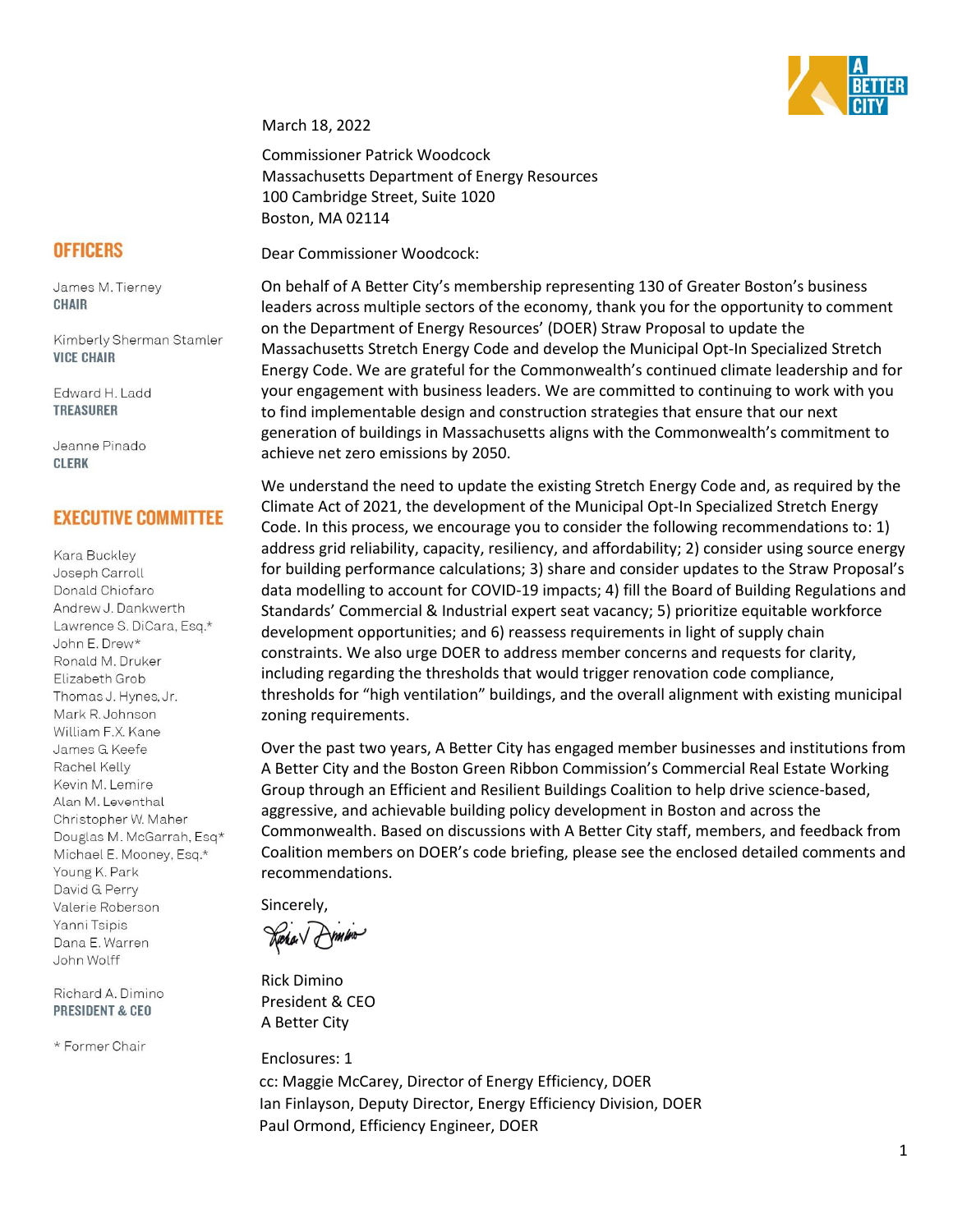

### **DETAILED COMMENTS ON THE DEPARTMENT OF ENERGY RESOUCRES' (DOER) STRAW PROPOSAL FOR THE STRETCH ENERGY CODE UPDATE AND MUNICIPAL OPT-IN SPECIALIZED STRETCH ENERGY CODE.**

A Better City and its members support the Commonwealth's goal of achieving net zero emissions by 2050, and we recognize the urgent and important role that the building sector, in particular new construction, plays in actualizing decarbonized buildings. We appreciate that as the Commonwealth seeks to implement building codes that align with this goal, DOER has selected consultants and sought stakeholder feedback on the Building Energy Code Straw Proposal (Straw Proposal). It is critical that input from the real estate community and large, efficient building technical experts be considered as you refine the proposed Straw Proposal. A Better City's Coalition members are eager to ensure that reasonable, science-based, consistent, and achievable standards are set so that building developers can plan for and comply with them once implemented. Below are a set of comments on DOER's Straw Proposal with associated recommendations, followed by a set of questions that members have requested additional clarity on. We look forward to continued engagement as you refine the recommendations for inclusion in the draft code language.

### **I. Overarching Elements for Additional Attention**

### **A. Address Grid Reliability, Capacity, Resiliency, and Affordability Concerns.**

Our members have expressed concern about the impact that the updated Stretch Energy Code and new Municipal Opt-In Specialized Stretch Energy Code could have on electrical grid reliability, capacity, resiliency, and affordability once adopted. As the Commonwealth decarbonizes the building sector (and considers the parallel decarbonization of the transportation sector), we recommend the Commonwealth couple this work with expanded efforts in clean energy reliability, clean energy resilience, and clean grid capacity expansion as we promote electrification of buildings throughout the Commonwealth.

Additionally, given the grid's current reliability on natural gas (the ISO-NE March 2022 grid mix shows about 51% of our grid is powered by natural gas), we have concerns regarding the potential to increase emissions in the short-term while electrifying buildings. Members believe that in tandem with pursuing electrification in new construction, there needs to be a greater emphasis on reducing electricity generation emissions and cleaning up the grid. Promoting all-electric codes without also modernizing the grid puts the Commonwealth at risk of increasing emissions in the short-term, while also decreasing reliability and resiliency.

Members also have concerns regarding DOER's claim that the adoption of all-electric building codes will not increase peak demands and place further strain on the grid. Members suggest that DOER commission and publish a study on the true impacts of complete building electrification on power suppliers, electricity costs, load-management, and peak demand. Publicly available data will better prepare developers and utilities for an all-electric building sector future. This study should consider establishing a timeline for phasing in the Municipal Opt-In Stretch Energy Code and the Updated Stretch Energy Code based on grid improvements and the availability of renewable energy over time, to ensure that we minimize risk of grid failure.

Finally, we urge DOER to consider regional equity and a just transition throughout the design and implementation of the Straw Proposal. Our members are concerned about the affordability and impacts to all ratepayers, including those in lowincome, environmental justice, and less resourced communities that may bear the burden of increasing energy costs as communities electrify.

**Recommendation: A Better City recommends DOER commission and publish a study on the impact that the electrification of the building (and transportation) sector may have on grid reliability, capacity, resiliency, and affordability—and the steps that the state and utilities must take to keep up with increasing demands for an affordable and reliable clean energy supply within buildings.**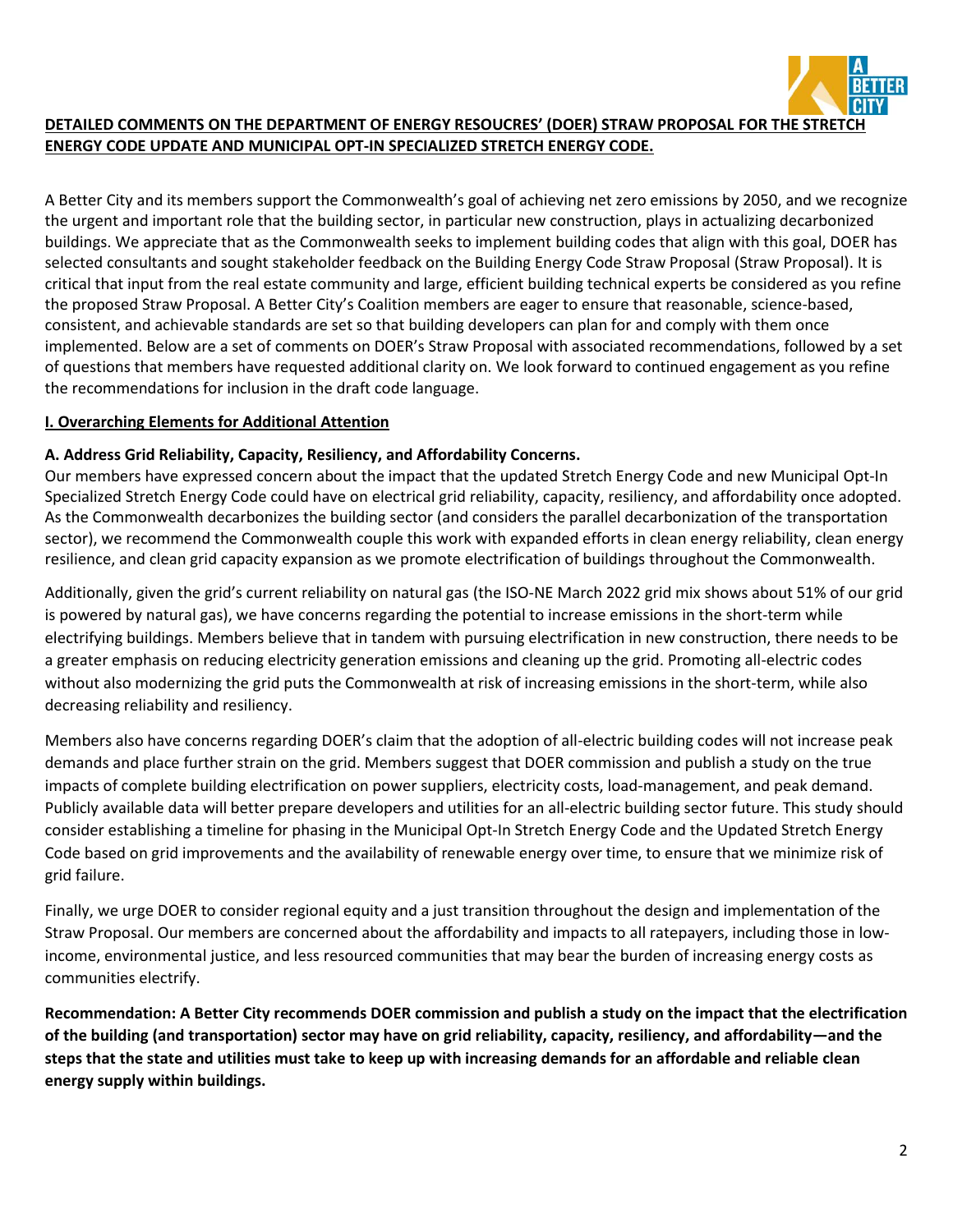

### **B. Consider Using Source Energy for Building Performance Calculations.**

While developing the new commercial code compliance pathway, Thermal Energy Demand Intensity (TEDI), our understanding is that DOER used site energy usage intensity (EUI) as the key metric for developing the pathway and informing data conclusions of subsequent grid impacts. Members have noted that source energy usage intensity would be a better indicator of total GHG emitted by a new building, as it measures both site energy as well as the energy from the generation process, including inefficiencies and the sizeable emission impacts from source energy generation. As we mentioned earlier, given that 51% of ISO-NE's grid mix is currently natural gas, members recommend that source energy be used as the building performance calculation until the electrical grid becomes cleaner.

When factoring in source generation emissions, the need for grid modernization becomes even clearer as the Commonwealth is still heavily reliant on natural gas, and the incorporation of distributed energy resources is in its infancy. Prioritization needs to be given to microgrids, and utility-scale storage and renewable energy development, which will all help to reduce EUI beyond building end-use, while also improving grid reliability and resiliency.

# **Recommendation: A Better City recommends DOER consider the use of source energy intensity for building performance calculations, and explore the opportunity for microgrids, and utility-scale storage and renewable energy in the finalized stretch code.**

### **C. Share and Consider Updates to Straw Proposal Data Modeling to Account for COVID-19 Impacts.**

From recent stakeholder sessions, we understand that the modeling to inform the Straw Proposal was performed prior to the COVID-19 pandemic. Members are concerned that the data does not account for factors like increased energy usage associated with upgraded HVAC and indoor air quality systems due to heightened health and safety concerns with the COVID-19 pandemic. To ensure that the DOER Straw Proposal does not harm the Commonwealth's economic viability and COVID-19 recovery efforts, we recommend updating the modeling used to inform the Straw Proposal, ensuring there is broad input from the building sector community, and reflecting the increased energy usage post pandemic.

## **Recommendation: A Better City recommends DOER publish the modeling that was used to inform the Straw Proposal and, if necessary, update the modeling to ensure economic viability under current COVID-19 recovery realities.**

#### **D. Fill the Board of Building Regulations and Standards' Commercial & Industrial Expert Seat Vacancy.**

Members have expressed concern that there has not been sufficient collaboration and coordination between the Board of Building Regulations and Standards (BBRS) and DOER on the Base Building Code update, nor the Straw Proposal, as mandated by the Climate Act of 2021. Given the overlap in implementation timelines for code updates becoming effective in January 2023, it is concerning that the Baker Administration has still not filled the Commercial and Industrial expert seat within BBRS, which was statutorily mandated to be announced in summer 2021. A more collaborative process must be expedited, with filled seats at BBRS, to help inform the DOER Straw Proposal alignment.

**Recommendation: To help inform DOER's Straw Proposal and to ensure alignment with updates to the Base Building Code, A Better City recommends that the Commonwealth immediately fill the vacant seat for a commercial and industrial building energy efficiency expert on the BBRS.** 

#### **E. Prioritize Workforce Development Opportunities.**

DOER has noted that significant workforce training and expansion will be needed to ensure effective implementation of the Straw Proposal. However, the complexity of both the updated Stretch Energy Code and Municipal Opt-In Stretch Energy Code has raised concerns to members who are focused on equitable workforce development opportunities. Teaching and explaining IECC, ASHRAE, HERS, Passive House, backstops, Prescriptive-Targeted-Relative Performance Pathways etc., which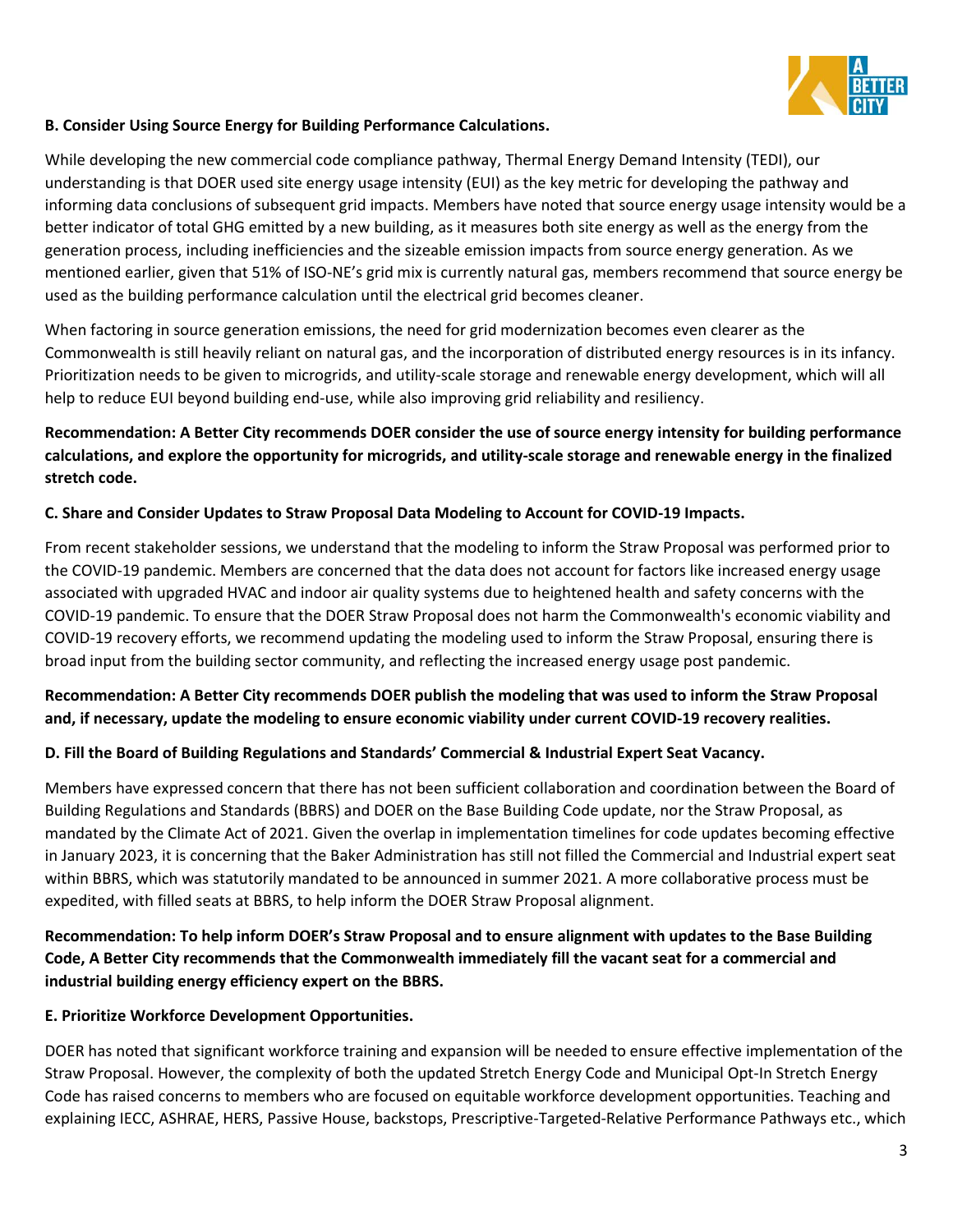

are systems designed by professional architects and engineers for architects and engineers, are high bars to entry for a workforce that will be needed to ramp up quickly to meet demand. We therefore ask that as the draft codes are developed, that they be as simple to understand and implement as possible, so a workforce to meet new construction demands can grow as quickly as possible. We also suggest working across state agencies to help build an equitable workforce training tract specifically for efficient and decarbonized building code compliance.

# **Recommendation: A Better City requests DOER consider simplifying the Straw Proposal development to ensure a new and essential workforce can be trained to implement the updated and new stretch code requirements, and to design equitable workforce development opportunities that specifically help train historically disinvested communities.**

### **F. Reassess Supply Chain and Market Preparedness.**

In addition to workforce development constraints, another specific area of concern regarding market preparedness is in "embodied carbon requirements" of the Stretch Code. If DOER chooses to include embodied carbon requirements in the code, members have concerns about whether current low-carbon construction materials' supply chain and associated markets in New England are sufficient to meet low embodied carbon materials' demand. For example, there is limited availability of low-carbon concrete for current new construction projects in Massachusetts, let alone future demand.

**Recommendation: A Better City recommends assessing the feasibility of including an embodied carbon requirement in the Straw Proposal and completing a supply chain and market analysis to inform the viability of all components of the proposed stretch energy codes.** 

#### **II. Areas Requesting Additional Clarity**

## **A. Alignment with Municipal Zoning Codes: Members are seeking additional clarity on how the Straw Proposal will relate to adjacent, developing municipal zoning codes.**

As many members have buildings in Boston, they have requested clarity and details about alignment between the Straw Proposal and the City of Boston's proposed Net Zero Carbon Zoning Standard. Alignment of the Straw Proposal with municipal policies like the Zero Net Carbon Zoning Standard will better prepare developers and municipal officials who work across jurisdictions in Massachusetts.

#### **B. Retrofit Threshold: Members are seeking additional clarity on what retrofit threshold is trigged by each code.**

Under the base, stretch, and specialized municipal opt-in codes, we would like to understand what the square footage trigger is for a "substantial renovation."

## **C. High Ventilation Building Threshold: Members are seeking additional clarity on when a building is deemed "high ventilation," and what "partial electrification is mandatory" means for such high ventilation buildings.**

The Straw Proposal often uses the term "high ventilation" building to distinguish between different performance pathways and code requirements. While DOER has given general guidelines for what is deemed a high ventilation building (e.g., hospitals, labs), additional details that include a quantifiable threshold is requested by members. They have also requested clarification on the term "partial electrification is mandatory" for high ventilation buildings.

**D. Role of Power Purchase Agreements (PPAs) in the Specialized Municipal Opt-in Code: Members are seeking additional details and clarity on on-site renewable generation and the role of PPAs in the Specialized Municipal Opt-in Code and how PPAs will be mandated/implemented**.